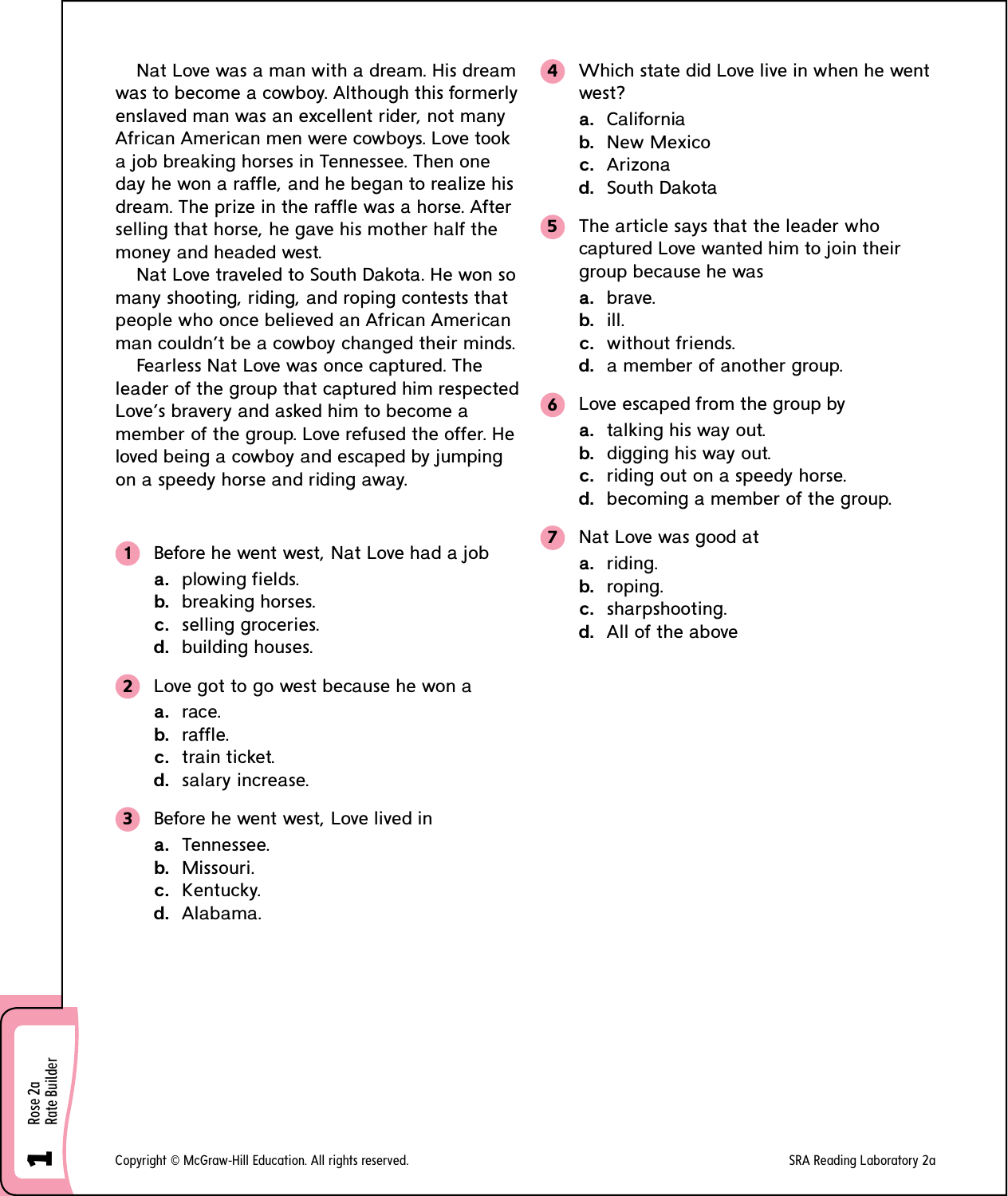The ancestor of the bicycle was built in France around 1700. It was called the walkalong. It looked like two wagon wheels held together by a hardwood bar. The bike couldn't be steered, and it had no pedals. The rider straddled the bike and walked or ran, occasionally lifting his or her feet to coast.

In 1816 an inventor developed a vehicle that could be steered. Before then a rider had to get off of the bike, pick it up, and turn it to change direction.

In about 1840 pedals were put on the front wheel so that the bike would travel a long distance on each turn of the pedal. Meanwhile the back wheel was being made smaller and smaller. These bikes were called high-wheelers or penny-farthings.

1 The ancestors of the bicycle was built about

- **a.** 1200.
- **b.** 1600.
- **c.** 1700.
- **d.** 1900.

2 The walk-along was built in

- **a.** America.
- **b.** Germany.
- **c.** England.
- **d.** France.

3 The walk-along had

- **a.** pedals.
- **b.** only one wheel.
- **c.** a steering wheel.
- **d.** None of the above
- 4 The rider moved the walk-along by
	- **a.** using the pedals.
	- **b.** walking or running with it.
	- **c.** turning on its motor.
	- **d.** Both **a** and **b**
- 5 To change direction a walk-along rider had to
	- **a.** get off the bike.
	- **b.** turn the handlebars.
	- **c.** pedal very fast.
	- **d.** apply the brakes.
- 6 Pedals were added to the bicycle in about
	- **a.** 1700
	- **b.** 1820
	- **c.** 1840
	- **d.** 1920
- 7 A high-wheeler had a
	- **a.** small back wheel.
	- **b.** large back wheel.
	- **c.** large front wheel.
	- **d.** Both **a** and **c**

Rose 2a<br>Rate Builder Rate Builder

<u>ო</u>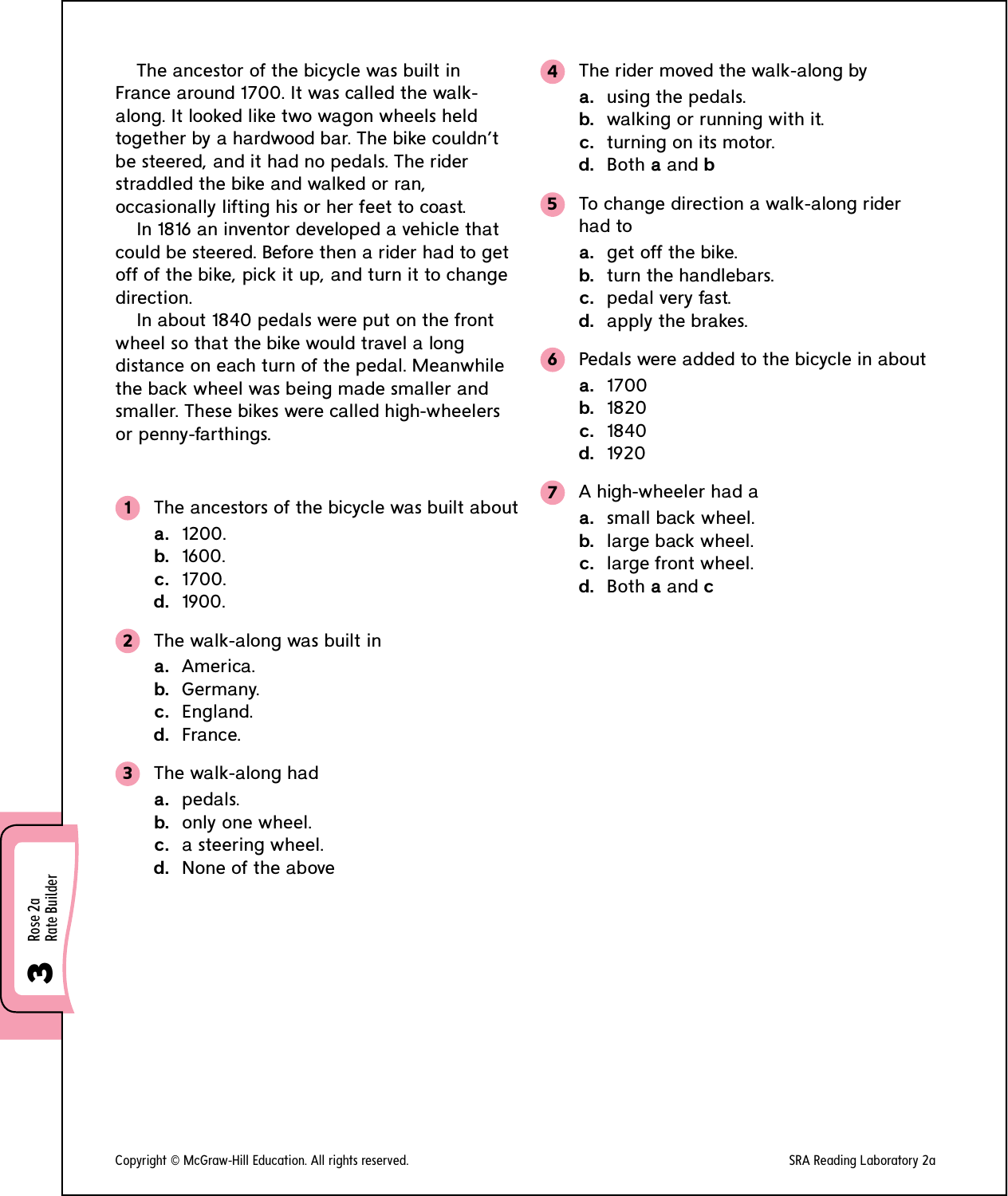Mildred "Babe" Didrikson Zaharias was a great athlete. In 1932 she was the star of the track and field events at the Olympics.

Zaharias attended high school in Texas where she excelled at basketball. Zaharias loved all sports and the challenge of competition.

Zaharias got her nickname from the famous baseball player, Babe Ruth. She was known to hit as many home runs as he did!

In 1932 her spirit of competition led Zaharias to the Olympic tryouts where she entered eight events. People cheered on Zaharias as she won six of the eight events.

In the Olympic games Zaharias entered three events. She won first place in the 80-meter hurdles and the javelin throw. She won second place in the high jump. Even though she jumped as high as the winner, it took her more tries.

Zaharias loved the game of golf too. She won thirteen tournaments as an amateur. Later she became one of the best female players of all time. She won thirty-one professional tournaments.

- Zaharias was a star in the
	- **a.** 1932 Olympics.
	- **b.** men's 1932 track and field.
	- **c.** Texas track contest.
	- **d.** Both **a** and **b**

Violet 2a<br>Rate Builder Rate Builder

**10** 

- 2 When Zaharias was in Texas, she
	- **a.** played basketball well.
	- **b.** played basketball poorly.
	- **c.** played volleyball.
	- **d.** Both **a** and **c**

3 Zaharias got her nickname from

- **a.** a cartoon character.
- **b.** a famous baseball player.
- **c.** her young sister.
- **d.** a candy bar.
- In the 1932 Olympic tryouts, Zaharias won
	- **a.** seven events.
	- **b.** five events.
	- **c.** six events.
	- **d.** eight events.
- 5 In the 1932 Olympics Zaharias won first place in the
	- **a.** hurdles and the javelin.
	- **b.** shot put and the high jump.
	- **c.** marathon.
	- **d.** Both **b** and **c**
- 6 Zaharias was awarded second place in the high jump because she jumped
	- **a.** fewer times than the winner.
	- **b.** higher than the winner.
	- **c.** faster than the winner.
	- **d.** more times than the winner.
	- 7 Later, Zaharias won
		- **a.** thirteen amateur golf tournaments.
		- **b.** three professional golf tournaments.
		- **c.** thirty-one professional tournaments.
		- **d.** Both **a** and **c**